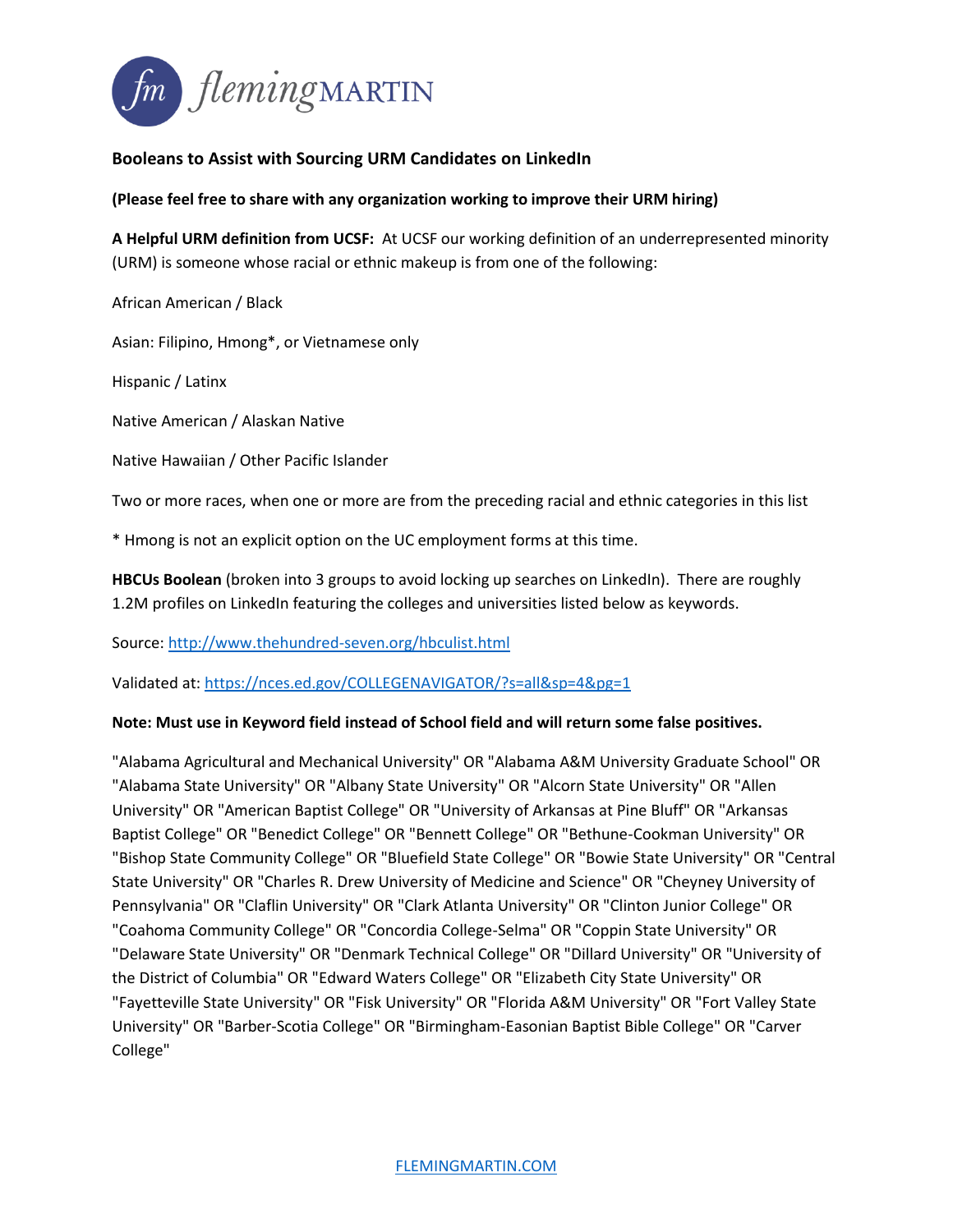

"Gadsden State Community College" OR "Grambling State University" OR "Hampton University" OR "Harris-Stowe State University" OR "Hinds Community College" OR "Hood Theological Seminary" OR "Howard University" OR "Huston-Tillotson University" OR "Interdenominational Theological Center" OR "J F Drake State Technical College" OR "Jackson State University" OR "Jarvis Christian College" OR "Johnson C. Smith University - JCSU" OR "Johnson C Smith Theological Seminary" OR "Kentucky State University" OR "Knoxville College" OR "Lane College" OR "Langston University" OR "Lawson State Community College" OR "LeMoyne-Owen College" OR "Lewis College of Business" OR "The Lincoln University" OR "Lincoln University" OR "Livingstone College" OR "University of Maryland Eastern Shore" OR "Meharry Medical College" OR "Miles College" OR "Miles School of Law" OR "Mississippi Valley State University" OR "Morehouse College" OR "Morehouse School of Medicine" OR "Morgan State University" OR "Morgan State University – Graves School of Business & Management" OR "Morgan State University – School of Architecture + Planning" OR "Morris Brown College" OR "Morris College" OR "Norfolk State University" OR "North Carolina Agricultural and Technical State University" OR "North Carolina Central University" OR "North Carolina Central University School of Law"

("Oakwood University" OR "Paine College" OR "Paul Quinn College" OR "Payne Theological Seminary" OR "Philander Smith College" OR "Prairie View A&M University" OR "Rust College" OR "Saint Paul's College" OR "Savannah State University" OR "Selma University" OR "Shaw University" OR "Shelton State Community College" OR "Shorter University" OR "Shorter College" OR "Simmons College of Kentucky" OR "South Carolina State University" OR "Southern University at New Orleans" OR "Southern University at Shreveport" OR "Southern University and A&M College- Baton Rouge" OR "Southwestern Christian College" OR "Spelman College" OR "Saint Augustine's University" OR "St. Philip's College" OR "Stillman College" OR "Talladega College" OR "Tennessee State University" OR "Texas College" OR "Texas Southern University" OR "Southern University Law Center" OR "Tougaloo College" OR "H. Councill Trenholm State Technical College" OR "Tuskegee University" OR " University of the Virgin Islands" OR "Virginia State University" OR "Virginia Union University" OR "Virginia University of Lynchburg" OR "Voorhees College" OR "West Virginia State University" OR "Wilberforce University" OR "Wilberforce College" OR "Wiley College" OR "Winston-Salem State University" OR "Xavier University of Louisiana") NOT ("Middle Tennessee State University" OR "East Tennessee State University" OR "South Texas College" OR "North Central Texas College" OR "Western Texas College")

### **Footnotes:**

Barber-Scotia College, Knoxville College and Morris Brown College are not accredited.

Birmingham-Easonian Baptist Bible College, Carver College, Hood Theological Seminary, Johnson C Smith Theological Seminary, Miles School of Law, Payne Theological Seminary not recognized by US Department of Education as HBCUs.

Lewis College of Business and Saint Paul's College closed in 2013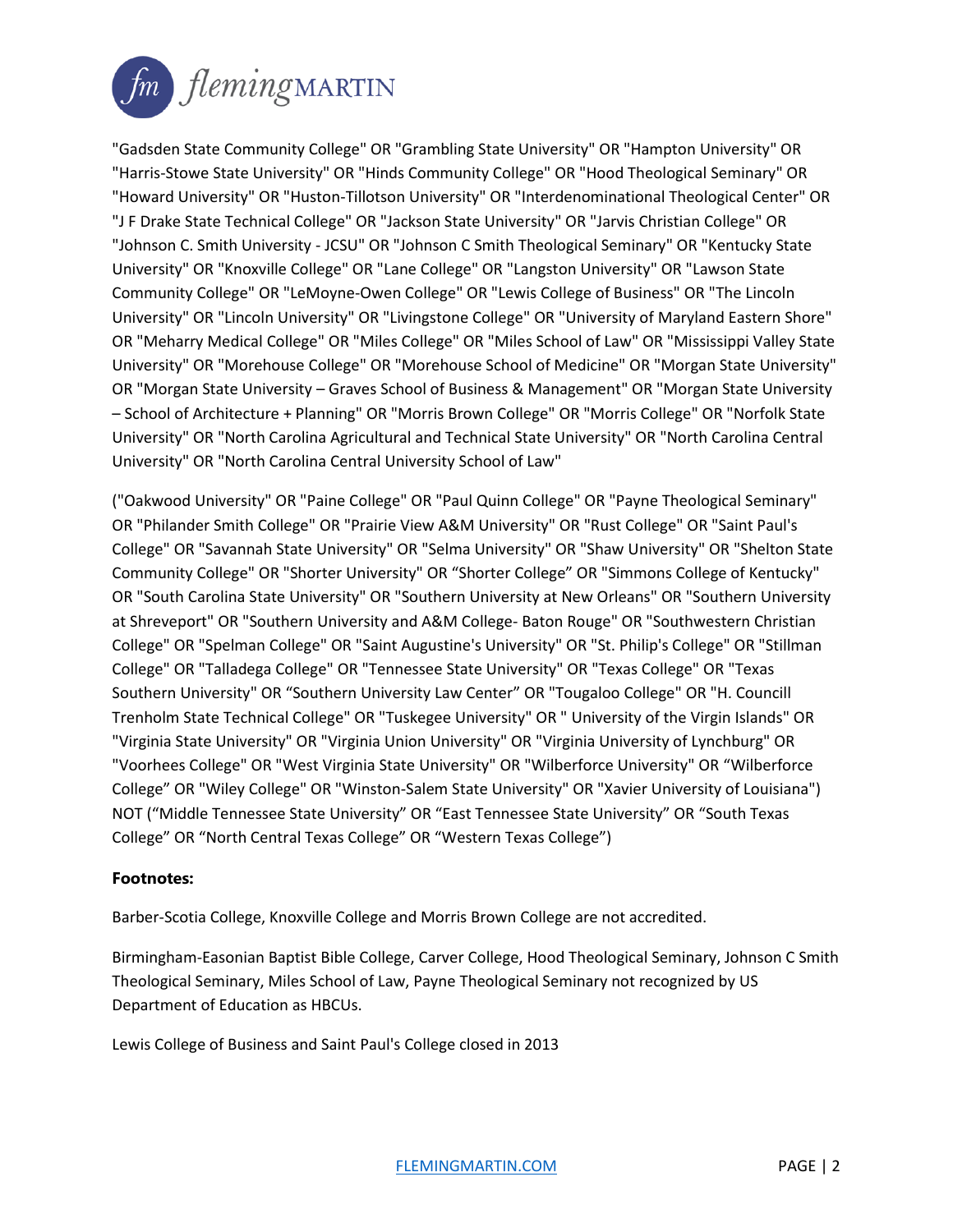

# **African American Fraternities: Source [Wikipedia](https://en.wikipedia.org/wiki/List_of_African-American_fraternities) ~110K profiles on LinkedIn**

Keywords: "Prince Hall Freemasonry" OR "Improved Benevolent and Protective Order of Elks of the World" OR IBPOEW OR "Sigma Pi Phi" OR "Alpha Phi Alpha" OR "Kappa Alpha Psi" OR "Omega Psi Phi" OR "Phi Beta Sigma" OR "Wine Psi Phi" OR "Nu Gamma Alpha" OR "Iota Phi Theta" OR "MALIK Fraternity" OR "Malik Sigma Psi" OR "Phi Delta Psi" OR "Sigma Phi Rho" OR "Beta Phi Pi" OR "Megisté Areté" OR "Phi Rho Eta" OR "groove phi groove"

# **African American Sororities: Sourc[e Wikipedia](https://en.wikipedia.org/wiki/List_of_African-American_fraternities) ~140K profiles on LinkedIn**

Keywords: "Alpha Kappa Alpha" OR "Delta Sigma Theta" OR "Zeta Phi Beta" OR "Sigma Gamma Rho" OR "Iota Phi Lambda" OR "Eta Phi Beta" OR "Tau Gamma Delta" OR "Gamma Phi Delta" OR "Zeta Delta Phi" OR "Kappa Theta Epsilon" OR "Swing Phi Swing" OR "Malika Kambe Umfazi"

**Tribal Colleges and Universities:** There are roughly 17,000 profiles on LinkedIn featuring the colleges and universities listed below as keywords. There are 32 fully accredited Tribal Colleges and Universities (TCUs) in the United States, with one formal candidate for accreditation. Three are in Associate Status.

Source:<https://sites.ed.gov/whiaiane/tribes-tcus/tribal-colleges-and-universities/>

### **Note: Must use in Keyword field instead of School field and will return some false positives.**

"Ilisagvik College" OR "Diné College" OR "Tohono O'odham Community College" OR "Haskell Indian Nations University" OR "Bay Mills Community College" OR "Keweenaw Bay Ojibwa Community College" OR "Saginaw Chippewa Tribal College" OR "Fond du Lac Tribal and Community College" OR "Leech Lake Tribal College" OR "White Earth Tribal and Community College" OR "Blackfeet Community College" OR "Chief Dull Knife College" OR "Aaniiih Nakoda College" OR "Fort Belknap College" OR "Fort Peck Community College" OR "Little Big Horn College" OR "Salish Kootenai College" OR "Stone Child College" OR "Nebraska Indian Community College" OR "Little Priest Tribal College" OR "Navajo Technical College" OR "Institute of American Indian Arts" OR "Southwestern Indian Polytechnic Institute" OR "Cankdeska Cikana Community College" OR "Fort Berthold Community College" OR "Sitting Bull College" OR "Turtle Mountain Community College" OR "United Tribes Technical College" OR "Oglala Lakota College" OR "Sinte Gleska University" OR "Sinte Gleska College" OR "Sisseton Wahpeton College" OR "Northwest Indian College" OR "College of Menominee Nation" OR "Lac Courte Oreilles Ojibwa College" OR "Lac Courte Oreilles Ojibwa School" OR "College of the Muscogee Nation" OR "Comanche Nation College" OR "Wind River Tribal College"

### **Footnotes:**

Aaniiih Nakoda College (Formerly Fort Belknap College). Only listed on LinkedIn as Fort Belknap College.

Sinte Gleska University on LinkedIn as Sinte Gleska College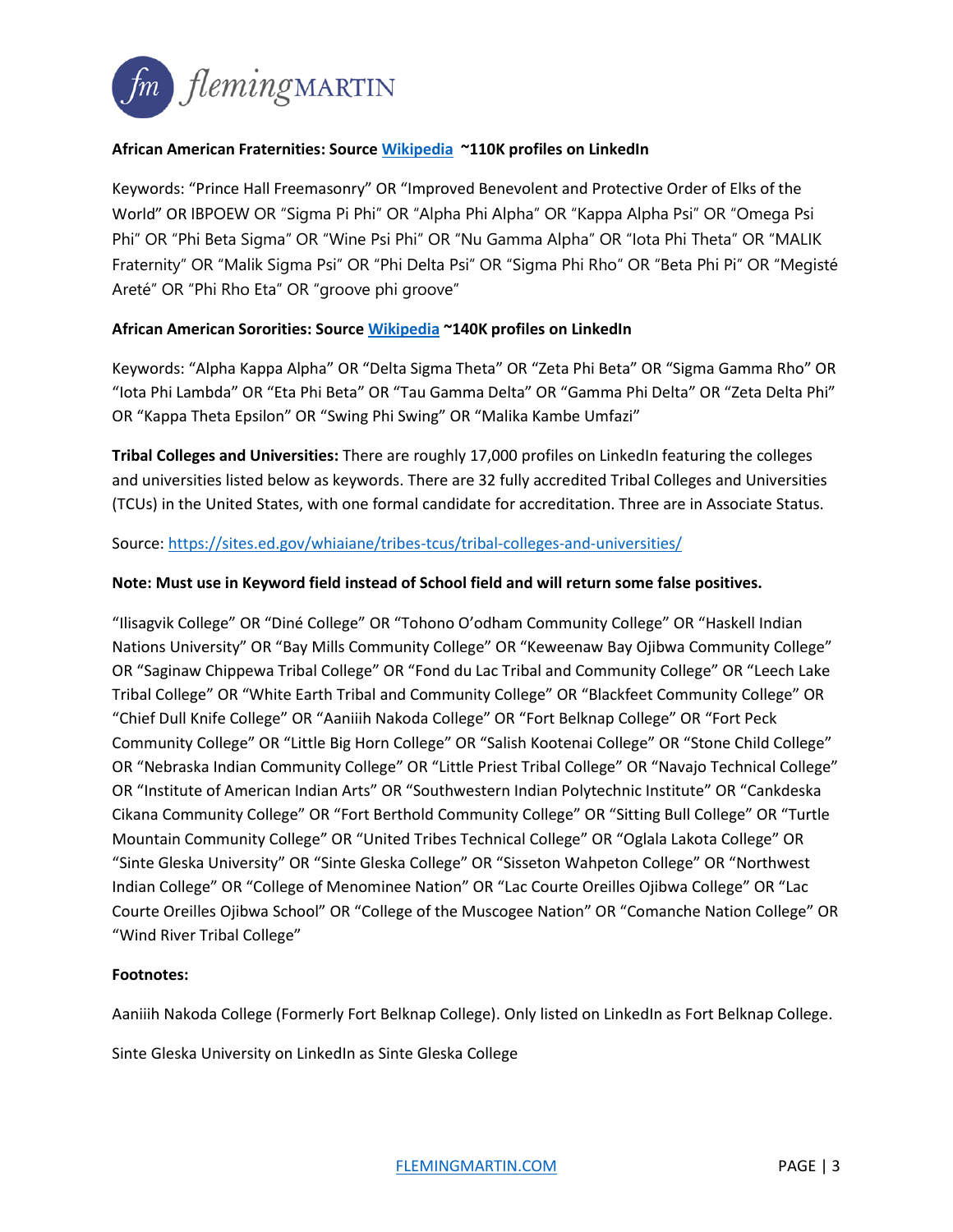

Lac Courte Oreilles Ojibwa Community College on LinkedIn as Lac Courte Oreilles Ojibwa College and Lac Courte Oreilles Ojibwa School

Associate Status Schools: College of the Muscogee Nation, Comanche Nation College, and Wind River Tribal College not listed on LinkedIn but included in the Boolean string.

### **20 Colleges with the Most Hispanic Students (note may get many false positives)**

Source: [https://www.usnews.com/education/best-colleges/slideshows/colleges-with-the-most](https://www.usnews.com/education/best-colleges/slideshows/colleges-with-the-most-hispanic-students)[hispanic-students](https://www.usnews.com/education/best-colleges/slideshows/colleges-with-the-most-hispanic-students)

University of Puerto Rico—Arecibo 100% (Note: if location agnostic, could search in Puerto Rico)

Texas A&M International University 96% University of Texas—Rio Grande Valley 92% Florida National University—Main Campus 87% University of Texas—El Paso 85% Our Lady of the Lake University (TX) 78% Texas A&M University—Kingsville 73% California State University—Los Angeles 70% St. Mary's University of San Antonio 68% Sul Ross State University (TX) 67% Florida International University 67% California State University—San Bernardino 66% California State University—Dominguez Hills 66% New Mexico State University 63% California State University—Bakersfield 60% University of the Incarnate Word (TX) 59% Mount Saint Mary's University (CA) 59% University of Texas at San Antonio 58% New Mexico Highlands University 58%